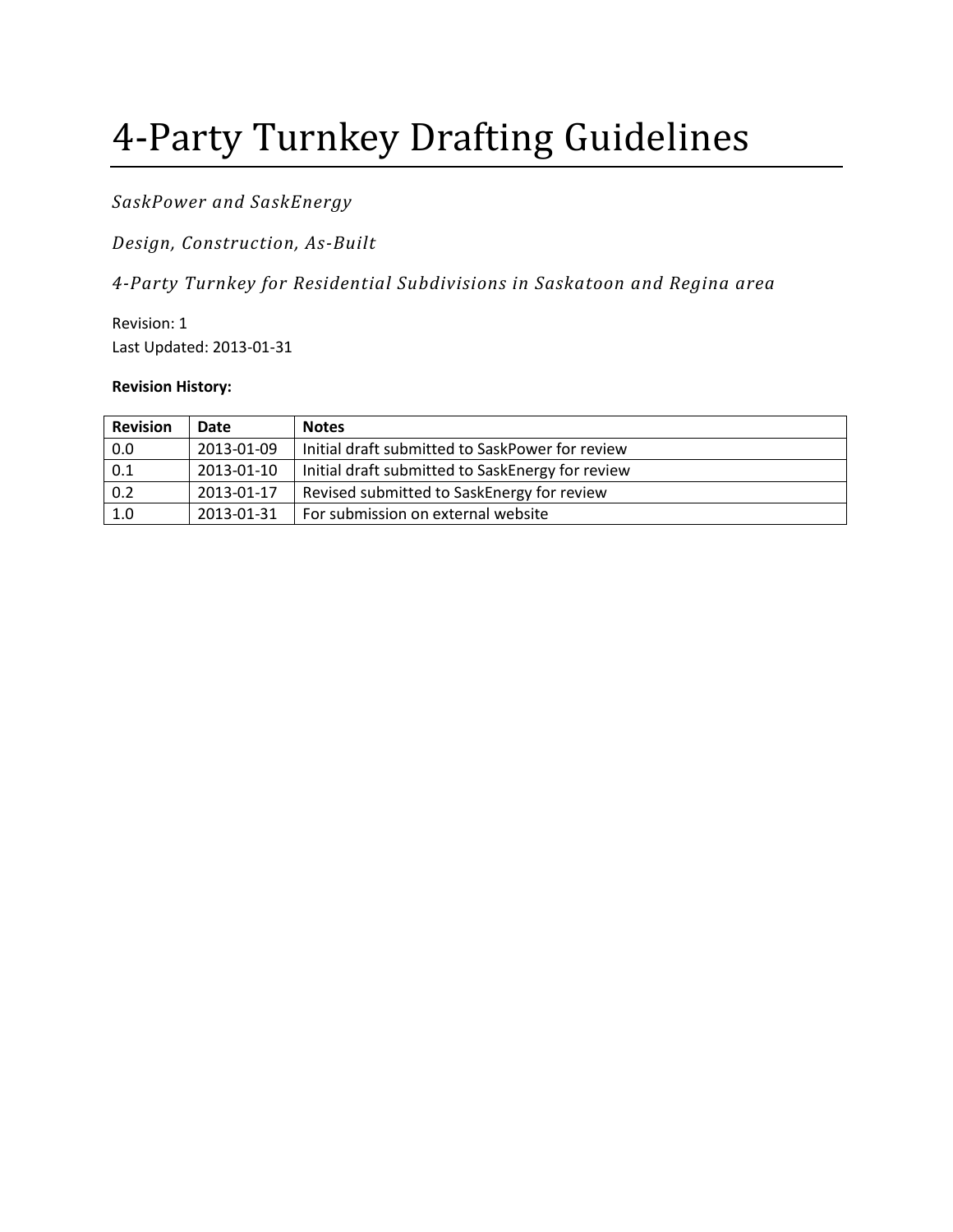# **Table of Contents**

| 1              |      |  |
|----------------|------|--|
| $\overline{2}$ |      |  |
|                | 2.1  |  |
|                | 2.2  |  |
|                | 2.3  |  |
|                | 2.4  |  |
|                | 2.5  |  |
| 3              |      |  |
| 4              |      |  |
|                | 4.1  |  |
|                | 4.2  |  |
|                | 4.3  |  |
|                | 4.4  |  |
|                | 4.5  |  |
|                | 4.6  |  |
| 5              |      |  |
| 6              |      |  |
| 7              |      |  |
|                | 7.1  |  |
| 8              |      |  |
|                | 8.1  |  |
|                | 8.2  |  |
|                | 8.3  |  |
| 9              |      |  |
|                | 9.1  |  |
|                | 9.2  |  |
| 10             |      |  |
|                | 10.1 |  |
|                | 10.2 |  |
| 11             |      |  |
|                | 11.1 |  |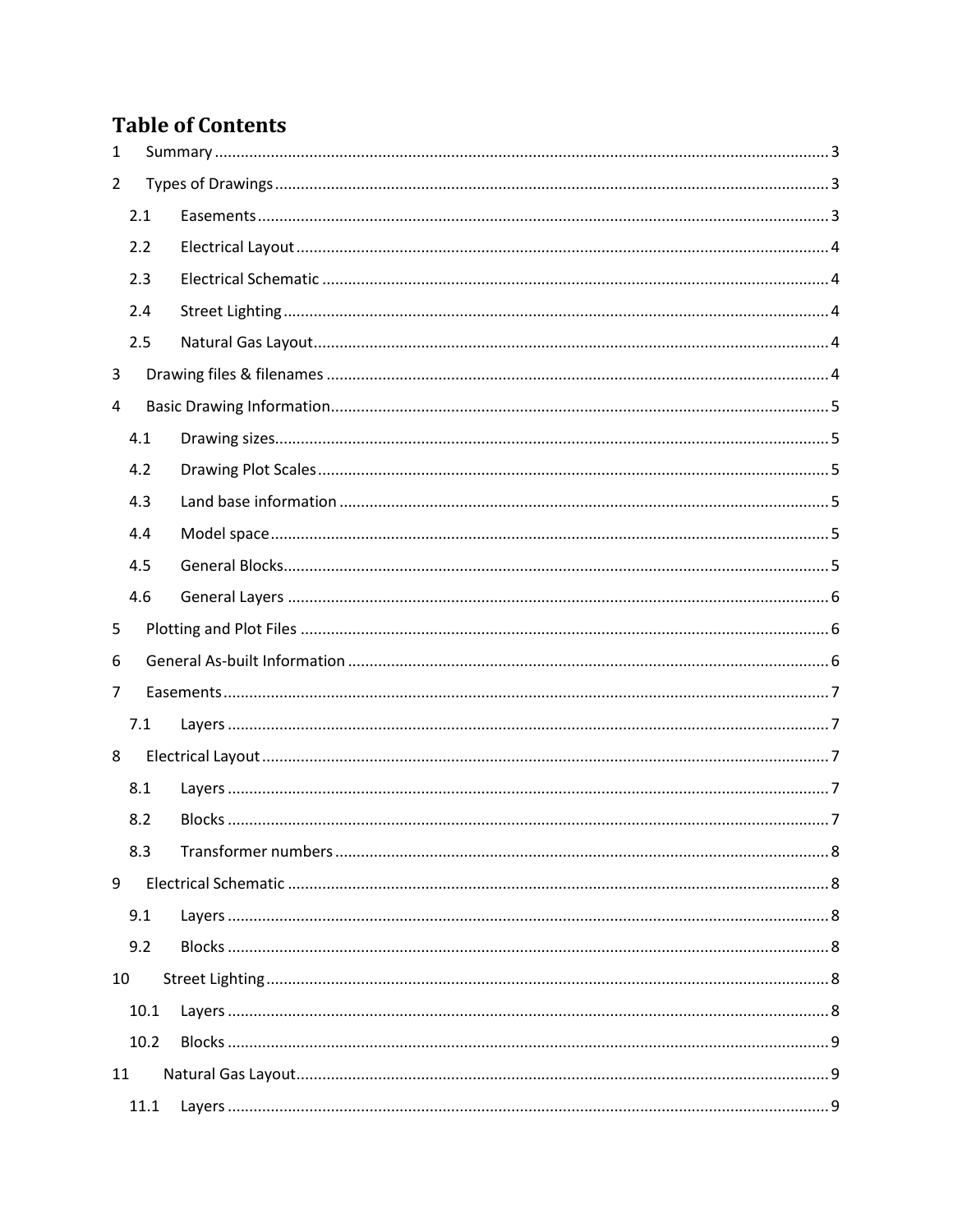| 12 |  |
|----|--|
| 13 |  |

## <span id="page-2-0"></span>**1 Summary**

The drafting guideline outlines the requirements and standards for producing an AutoCAD drawing for the 4-party turnkey program. There are typically two designs: a natural gas design for SaskEnergy and a power design for SaskPower. The gas design includes one drawing, which is the gas layout drawing. The power design includes an easement drawing, electrical layout (plan view) drawing, electrical schematic drawing, and a street light drawing (where applicable).

The following files accompany this drafting guideline:

| <b>Filename</b>                                  | <b>Description</b>                       |
|--------------------------------------------------|------------------------------------------|
|                                                  |                                          |
| 4-Party Turnkey Drafting Guidelines R1.docx      | A word document outlining how the        |
|                                                  | template should be used as it applies to |
|                                                  | the turnkey program                      |
|                                                  |                                          |
| SaskPower and SaskEnergy Turnkey Template R1     | A DWF annotating the example drawing     |
| ANNOTATED EXAMPLE.dwf                            | and highlighting examples and how to use |
|                                                  | the standard                             |
|                                                  |                                          |
| SaskPower and SaskEnergy Turnkey Template R1     | The DWG example file from the Creeks 4   |
| EXAMPLE.dwg                                      |                                          |
|                                                  |                                          |
| SaskPower and SaskEnergy Turnkey Template R1.dwg | A blank DWG template for future projects |
|                                                  |                                          |
| Turnkey-Pensettings.ctb                          | Pensettings file for the template and    |
|                                                  | example                                  |
|                                                  |                                          |

# <span id="page-2-1"></span>**2 Types of Drawings**

#### <span id="page-2-2"></span>**2.1 Easements**

The easement drawing identifies the locations of new easements required to place the electrical facilities. This drawing needs to be approved by the developer and submitted to a legal surveyor to create a registered survey plan. The legal survey plan is then processed by SaskPower lands departments for registration of the easements.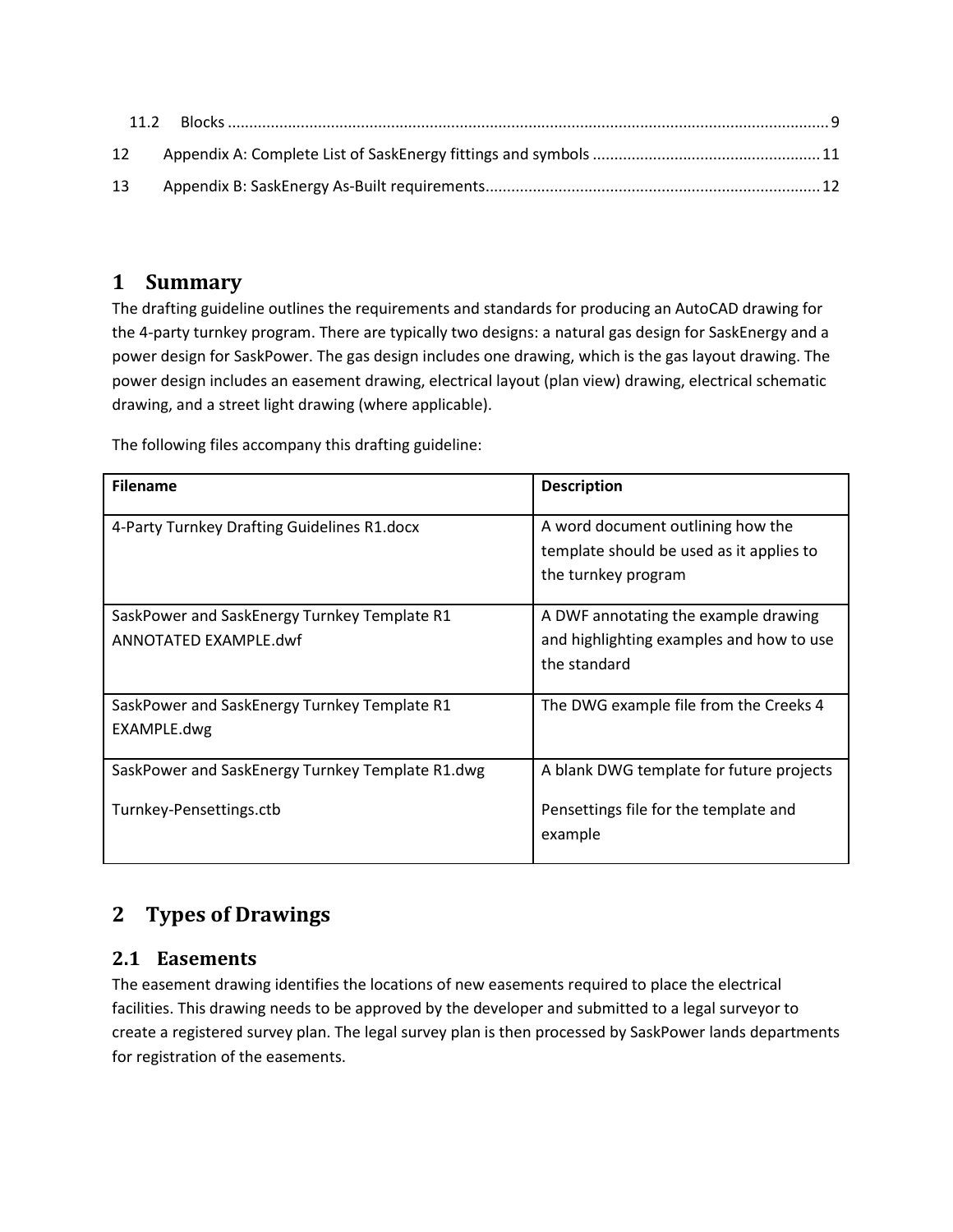## <span id="page-3-0"></span>**2.2 Electrical Layout**

The electrical layout drawing shows the physical location of the SaskPower facilities. It shows the transformer locations, pedestal locations, and the trench centerline. This drawing does not show any electrical connection details. It does not show conductor types or quantities. The drawing is based on real-world size and placement. This drawing is used for the Issue-For-Review process with SaskPower; it is used by the survey crew for staking; the construction crews use it to place the facilities; and it is returned with as-built data to SaskPower.

## <span id="page-3-1"></span>**2.3 Electrical Schematic**

The electrical schematic shows the electrical connection details, the conductor types, normal open points, and electrical configuration. The electrical schematic is not-to-scale and does not need to represent the exact physical location or orientation of facilities. This drawing is used for the Issue-For-Review process with SaskPower; the construction crews use it to place the facilities; and it is returned with as-built data to SaskPower.

## <span id="page-3-2"></span>**2.4 Street Lighting**

The street light drawing shows the location of street lights, luminaire templates, lighting levels, electrical cables and the sizes of conductors feeding the street lights. This drawing is a real-world representation with real-world placement of facilities. This drawing is used for the Issue-For-Review process with SaskPower; it is used by the survey crew for staking; the construction crews use it to place the facilities; and it is returned with as-built data to SaskPower.

#### <span id="page-3-3"></span>**2.5 Natural Gas Layout**

The gas layout is a geographic representation of the gas pipe, fittings, materials, and service stub locations. This drawing is used for the Issue-For-Review process with SaskEnergy; it is used by the survey crew for staking; the construction crews use it to place the facilities; SaskEnergy uses the drawing for interim work and it is returned with as-built data to SaskEnergy.

## <span id="page-3-4"></span>**3 Drawing files & filenames**

The AutoCAD file shall follow the following filename specifications:

- The filename syntax shall be: *[Service Provider Project Identifier]-SE[SaskEnergy Work Request Number]-R[SE Revision Number]-SP[SaskPower Work Order Number]-R[SP Revision Number]*
- For example: *SK-00001-SE123456-RC-SP7890123-RA.dwg*
- If a SaskEnergy only drawing is contained, the SaskPower Work Order Number may be omitted. The vice-versa is true from a SaskPower only drawing. For example: *SK-00001-SP7890123- RB.dwg*
- Add "*\_ASB*" suffix for as-built drawings. For example: *SK-00001-SP7890123-RC\_ASB.dwg*
- The revision number must match the revision numbers shown on the drawing.

Revision Numbers: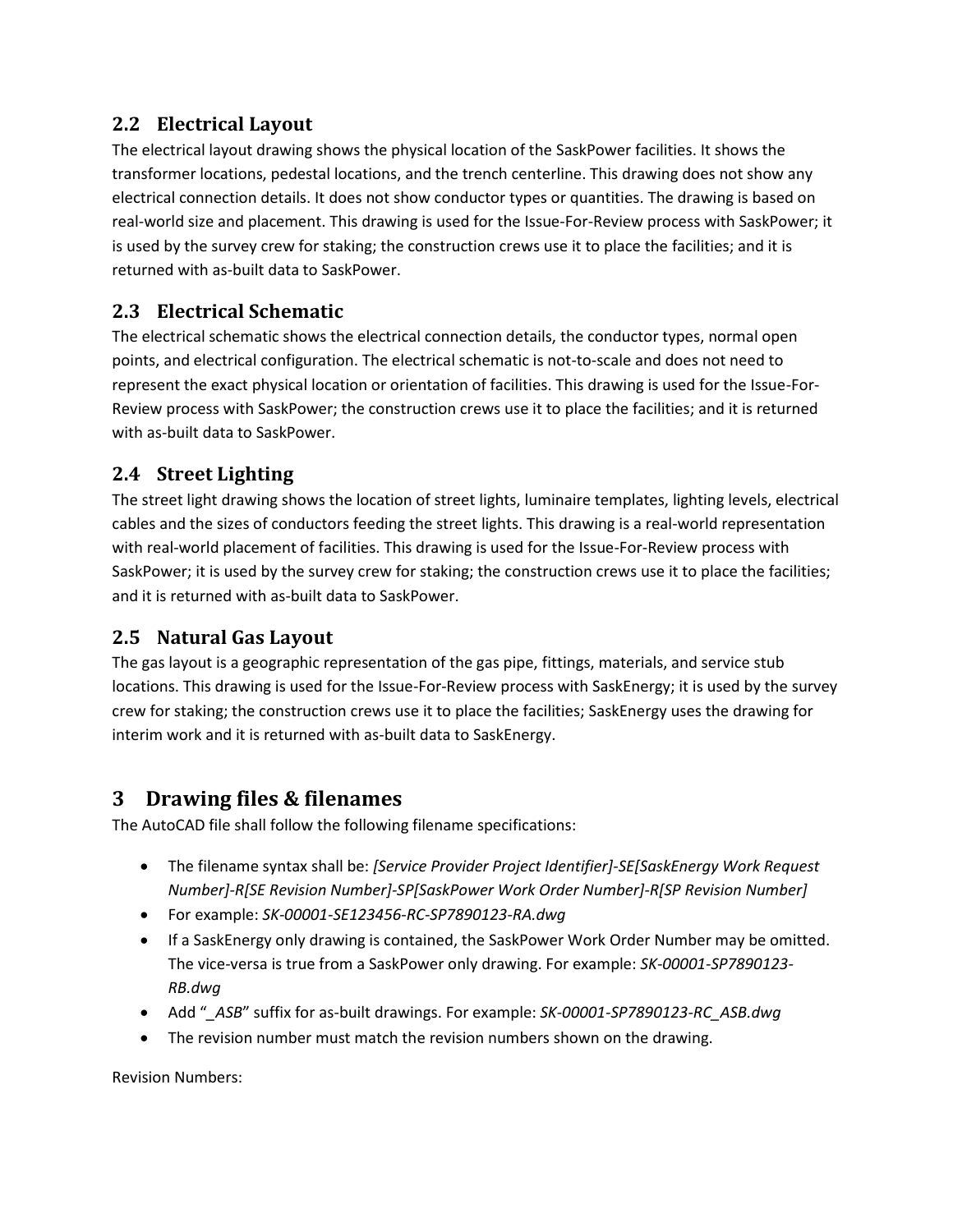- The revision number starts a 0. Revisions thereafter are noted by letter starting with A, B, C, etc. Each revision must be documented on the title block of the drawings. The Easement drawing, SaskPower layout, SaskPower schematic, and Street Light drawings must be incremented in uniform.
- The revision number shall be incremented for each IFR submission. It also must be incremented for the IFC stamp.

## <span id="page-4-0"></span>**4 Basic Drawing Information**

## <span id="page-4-1"></span>**4.1 Drawing sizes**

All drawings are D-size drawings (864 × 559 mm). Drawings are to be in metric metres.

## <span id="page-4-2"></span>**4.2 Drawing Plot Scales**

The follow table is a list of acceptable drawing scales.

| 1:1000                 |
|------------------------|
| 1:750                  |
| 1:500                  |
| 1:250                  |
| N.T.S. (Not to Scale)* |

• NTS is applicable for details only

## <span id="page-4-3"></span>**4.3 Land base information**

The source of the land base shall be indicated on the drawing. If the land base is preliminary, the drawing must indicate this in the model space. It also must indicate the land base revision number.

Plan number should show up on the drawing for areas that are registered with ISC.

The base information should be in one block. All the objects within that block should be on one layer.

## <span id="page-4-4"></span>**4.4 Model space**

The model space shall be set to NAD83-Extended Zone 13N coordinates. A circle shall encompass any drawing elements marked as N.T.S. or not projected in the geospatial location.

The layer states manager is recommended for working in the model space.

<span id="page-4-5"></span>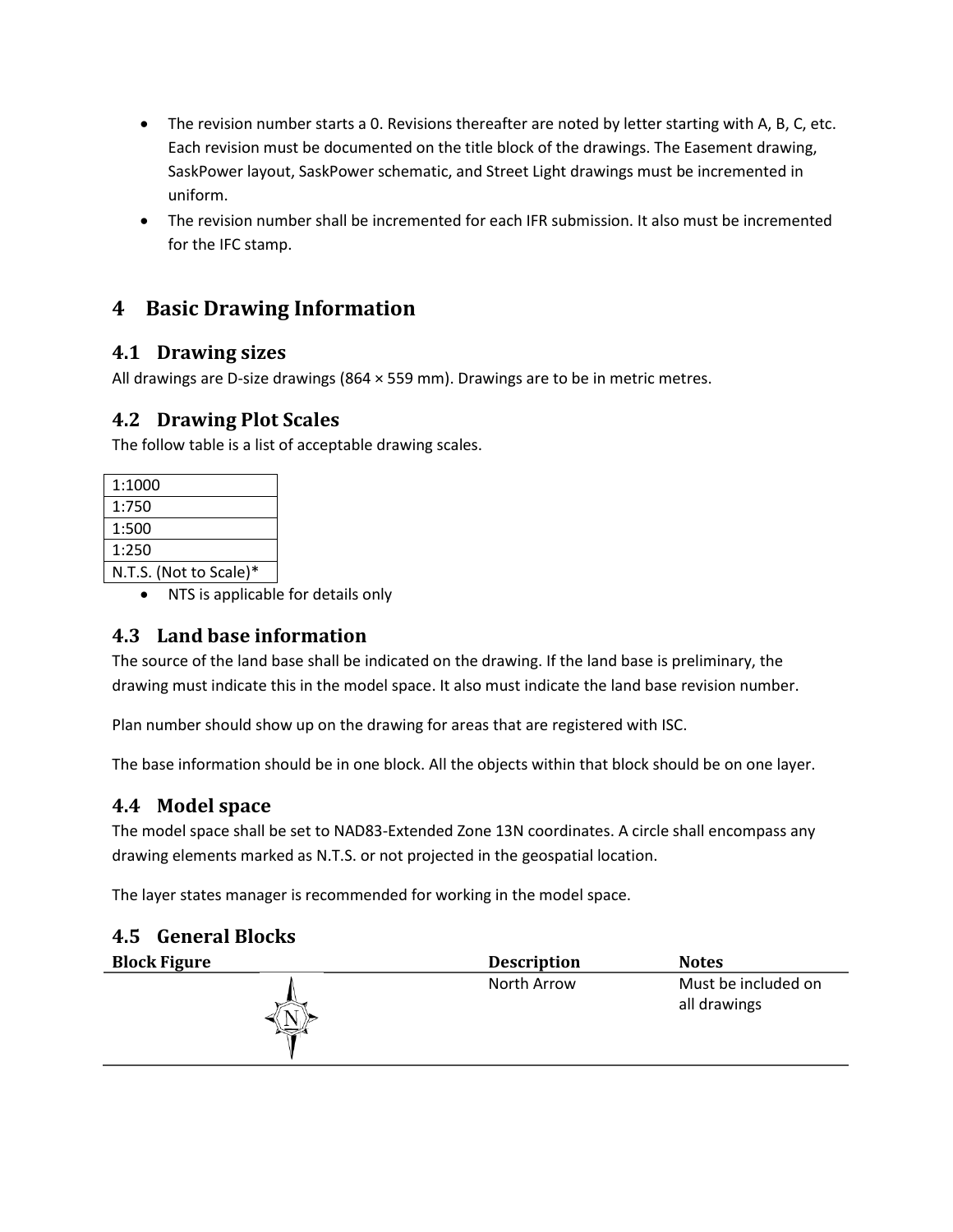|    |    | /S' | ,Sask,<br>TM.<br>1-866-828-4888<br>sask1stcall.com |    |    | Sask 1st Call | Must be included on<br>all drawings |
|----|----|-----|----------------------------------------------------|----|----|---------------|-------------------------------------|
| 20 | 10 | 0   | 10                                                 | 20 | 40 | Scale bar     | To be included on all<br>drawings   |
|    |    |     | 1:500 IN METERS )                                  |    |    |               |                                     |

#### <span id="page-5-0"></span>**4.6 General Layers**

| <b>Layer Name</b>             | <b>Description</b>                                                                                            | <b>Properties</b> |
|-------------------------------|---------------------------------------------------------------------------------------------------------------|-------------------|
| <b>CROWNS BASE FABRIC</b>     | Existing (excluding proposed)<br>subdivision roads, road names,<br>curb, gutter, sidewalk, legal lot<br>lines |                   |
| <b>CROWNS PROPOSED FABRIC</b> | Proposed subdivision roads, road<br>names, curb, gutter, sidewalk,<br>legal lot lines                         |                   |
| <b>CROWNS MATCHLINE</b>       | For plan view drawing than span<br>multiple sheets                                                            |                   |
| <b>CROWNS VIEWPORT</b>        | To place viewports in the layout<br>view                                                                      | Does not print    |
|                               |                                                                                                               |                   |

## <span id="page-5-1"></span>**5 Plotting and Plot Files**

The template uses on plot style table (pen assignments) call Turnkey-Pensettings.ctb.

Note: DWF files should accompany all drawings when being submitted to the utilities.

## <span id="page-5-2"></span>**6 General As-built Information**

All as-built layers, filenames, and layouts must be suffixed with "\_ASB".

Note that field notes (refer to Appendix in section [0\)](#page-10-1) must be included to accompany the AutoCAD asbuilt submissions.

A staker's copy must be provided to the staker. They will then pass a copy to the crews to markup for construction field notes.

Tie-in location details must be shown on the as-built drawings.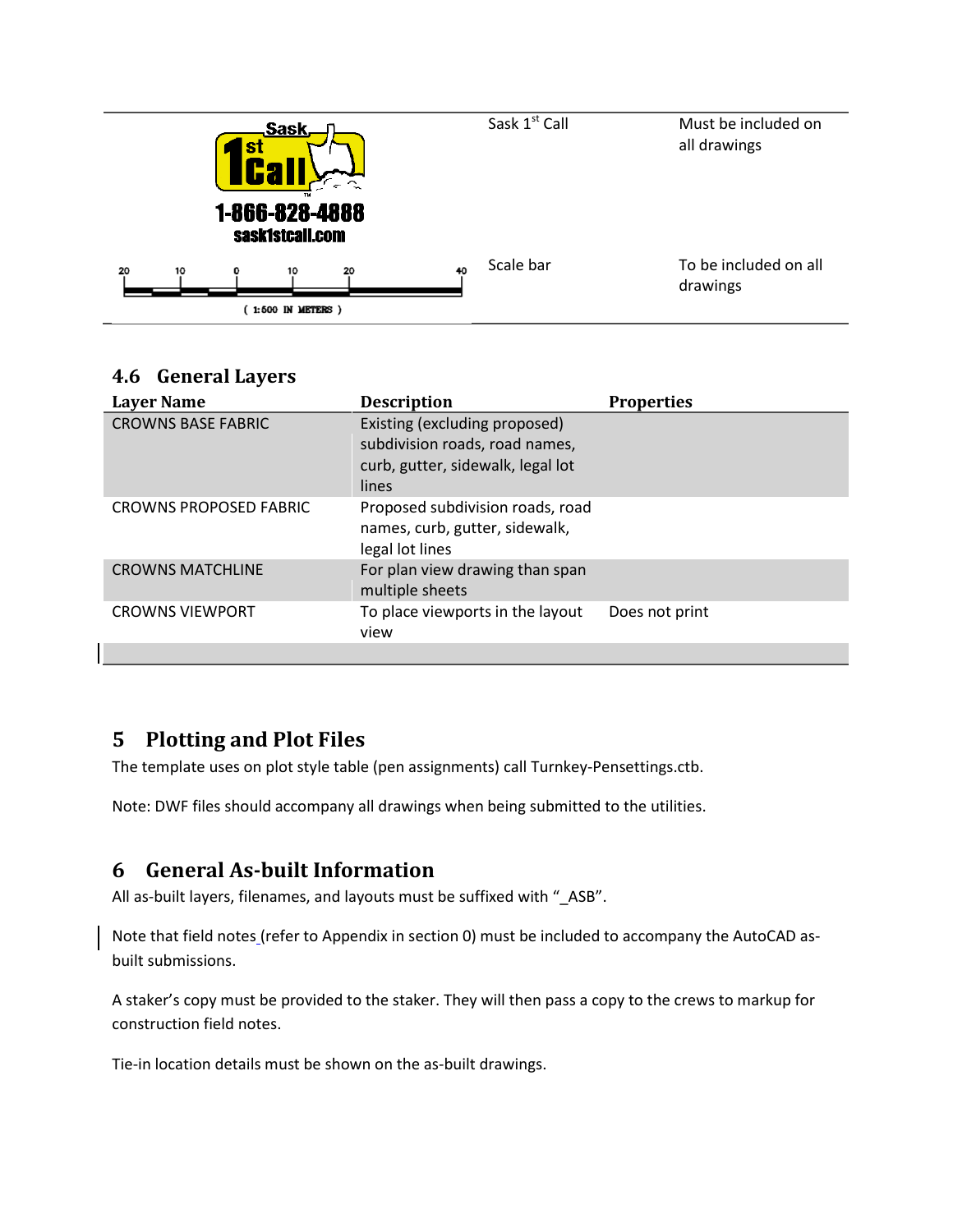## <span id="page-6-0"></span>**7 Easements**

**Plot Scale:** 1:1000 or 1:750

#### <span id="page-6-1"></span>**7.1 Layers**

**Table 1: AutoCAD Layers for Easement Drawing** 

| <b>Layer Name</b>   | <b>Description</b>             | <b>Properties</b> |
|---------------------|--------------------------------|-------------------|
| <b>EASEMENT 4P</b>  | 4-party easements              |                   |
| <b>EASEMENT 3P</b>  | 3-party easements (i.e.        |                   |
|                     | SaskPower, SaskTel, and cable) |                   |
| <b>EASEMENT SE</b>  | SaskEnergy only easement       |                   |
| <b>EASEMENT SP</b>  | SaskPower only easement        |                   |
| <b>EASEMENT AUX</b> | Other easements                |                   |

# <span id="page-6-2"></span>**8 Electrical Layout**

**Plot Scale:** 1:500 or 1:250

## <span id="page-6-3"></span>**8.1 Layers**

| <b>Layer Name</b>       | <b>Description</b>              | <b>Properties</b> |
|-------------------------|---------------------------------|-------------------|
| <b>SP TRENCH LAYOUT</b> | Polylines showing the center of |                   |
|                         | the trench                      |                   |
| SP LAYOUT NOTES         | Text, annotations, dimensions   |                   |
| SP 3-PARTY PED          | 3-party pedestals               |                   |
| <b>4-PARTY SERVICE</b>  | 4-party service stub boxes      |                   |
| <b>SP STR POLE</b>      | Overhead poles, dips, and guy   |                   |
|                         | anchors                         |                   |
| SP 1P TRANS PAD         | Single phase padmount           |                   |
|                         | transfomers                     |                   |

## <span id="page-6-4"></span>**8.2 Blocks**

| <b>Block Figure</b> | <b>Description</b>                      | <b>Notes</b>                                                                                                                                         |
|---------------------|-----------------------------------------|------------------------------------------------------------------------------------------------------------------------------------------------------|
|                     | Single phase transformer with<br>switch | Single phase or three phase pad-<br>mount transformer.                                                                                               |
|                     | 3-party joint-use pedestal              | The shaded side of the pedestal<br>block is to face the direction of<br>the source. For SaskPower,<br>SaskTel, and Shaw or Access<br>Communications. |
|                     | Secondary stub box                      | Placed in the corner of each lot<br>according to standard B-14-59                                                                                    |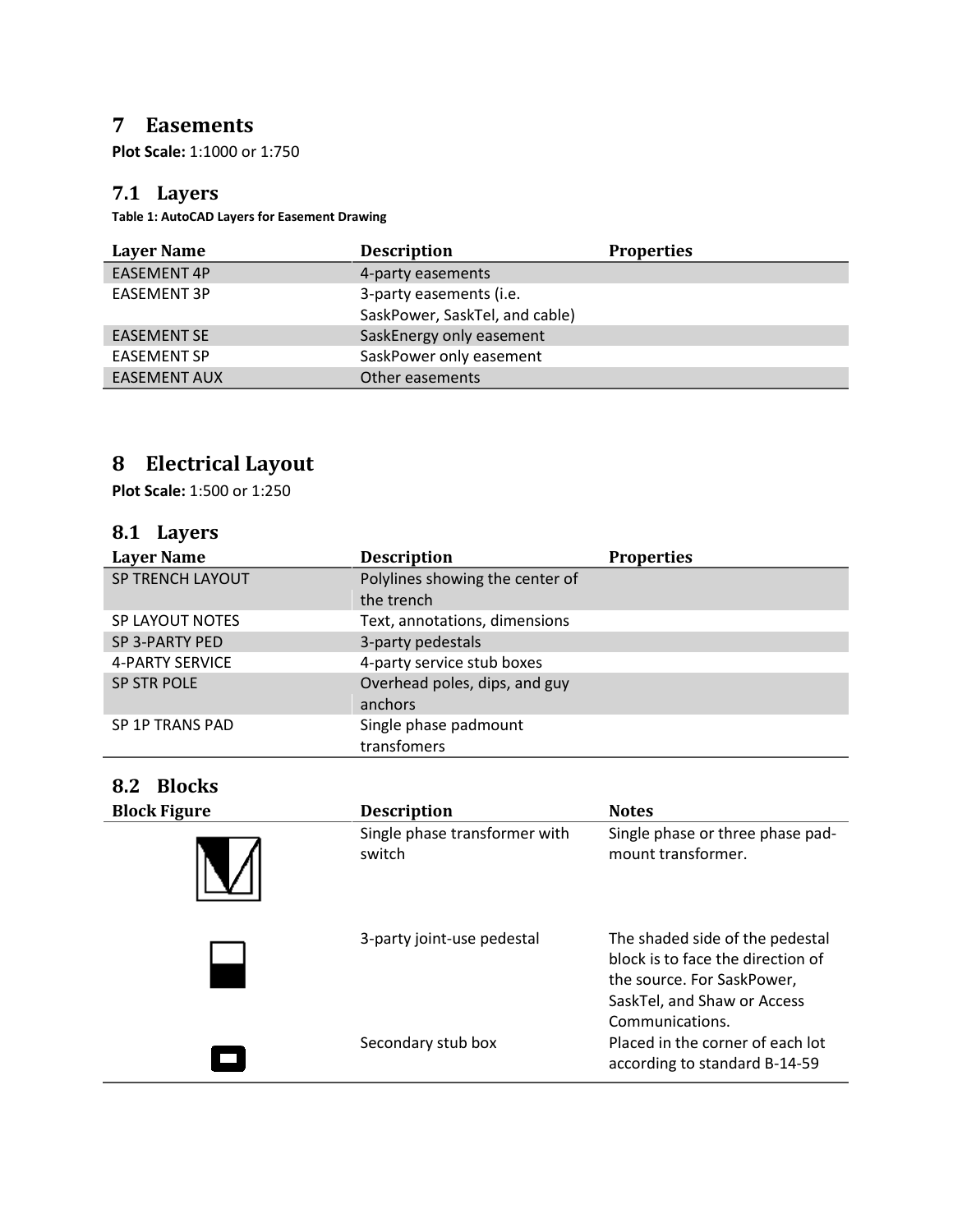

#### <span id="page-7-0"></span>**8.3 Transformer numbers**

Transformer numbers should be "AAAA", "BBBB", etc. for the initial submission to SaskPower. In the IFR return, the SaskPower representative will then provide a real transformer number such as 1234.

## <span id="page-7-1"></span>**9 Electrical Schematic**

**Plot Scale:** Not-to-scale (N.T.S.)

#### <span id="page-7-2"></span>**9.1 Layers**

| <b>Layer Name</b> | <b>Description</b>        | <b>Properties</b> |
|-------------------|---------------------------|-------------------|
| SP 1PH PRI 1AL    | Single phase primary #1   |                   |
|                   | Aluminum cable            |                   |
| SP 500MCM SEC     | Secondary 500MCM aluminum |                   |
| SP SCMTC NOTES    | Notes, text, annotations  |                   |
| SP 1P TRANS PAD   | Single phase padmount     |                   |
|                   | transformer               |                   |

#### <span id="page-7-3"></span>**9.2 Blocks**

Refer to Electrical Layout Blocks (Sectio[n 8.2\)](#page-6-4).

## <span id="page-7-4"></span>**10 Street Lighting**

**Plot Scale:** 1:500 or 1:250

#### <span id="page-7-5"></span>**10.1 Layers**

| <b>Layer Name</b> | <b>Description</b>                  | <b>Properties</b> |
|-------------------|-------------------------------------|-------------------|
| <b>SL</b>         | Street light cable                  |                   |
| SL LUMINAIRE      | Street light luminaire blocks       |                   |
| <b>SL TEXT</b>    | Annotations, text, offsets          |                   |
| <b>SL HEAD</b>    | Street light luminaire head         |                   |
| <b>SL FUTURE</b>  | Future street light locations (i.e. |                   |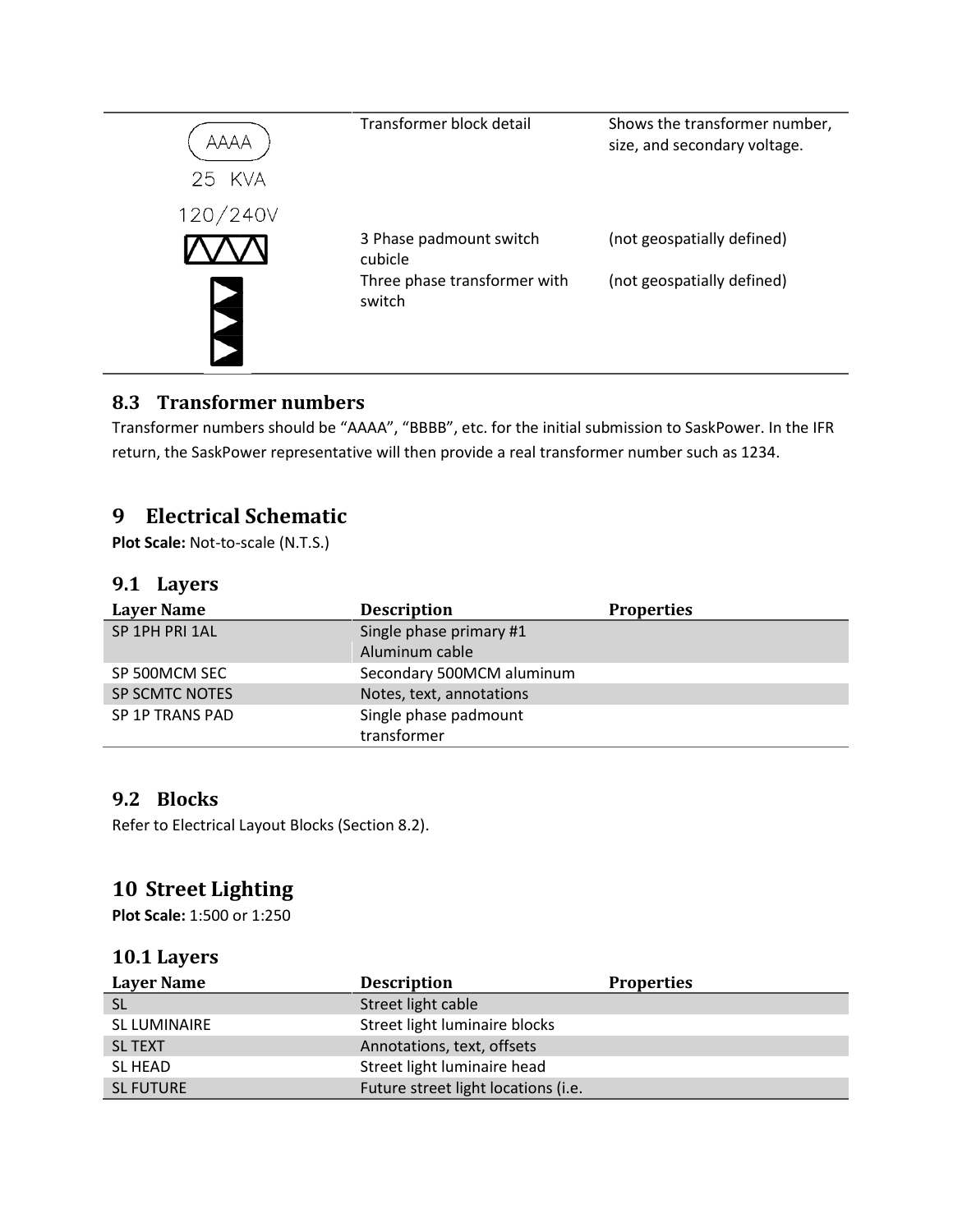#### future phases, not proposed)

#### <span id="page-8-0"></span>**10.2 Blocks**



Refer to SaskPower standard A-02 for additional symbols. Also refer to Electrical Layout Blocks (Section [8.2](#page-6-4) in this guideline).

## <span id="page-8-1"></span>**11 Natural Gas Layout**

**Plot Scales:** 1:1000, 1:500, or 1:250

On the gas layout, the polyline must be geo-spatially correct to the centerline location of the gas pipe. If there is a change in pipe size (i.e. a reducer), the polyline must be broken at the correct spatial location in the line. Fittings are to be placed near to exact location (i.e. exaggerate the location of fittings; Show reducer fitting only when there is an actual reducer (i.e. not only when the pipe changes size). Refer to Appendix in Section [10](#page-13-0) for SaskEnergy as-built requirements.

#### <span id="page-8-2"></span>**11.1 Layers**

| <b>Layer Name</b>  | <b>Description</b>                          | <b>Properties</b> |
|--------------------|---------------------------------------------|-------------------|
| <b>SE Notes</b>    | Text, annotations, offsets                  |                   |
| SE EXISTING        | <b>Existing SaskEnergy facilities</b>       |                   |
| <b>SE PROPOSED</b> | Proposed SaskEnergy facilities              |                   |
| <b>SE SERVICES</b> | Proposed SaskEnergy services to<br>each lot |                   |
| <b>SE FITTINGS</b> | Proposed fittings (i.e. tee's,              |                   |
|                    | elbows, reducers, etc.)                     |                   |

#### <span id="page-8-3"></span>**11.2 Blocks**

| <b>Block Figure</b> | <b>Description</b> | <b>Notes</b>         |
|---------------------|--------------------|----------------------|
|                     | Transition         |                      |
|                     | Tee                | Type to be specified |
|                     | Elbow              |                      |
|                     | Reducer            |                      |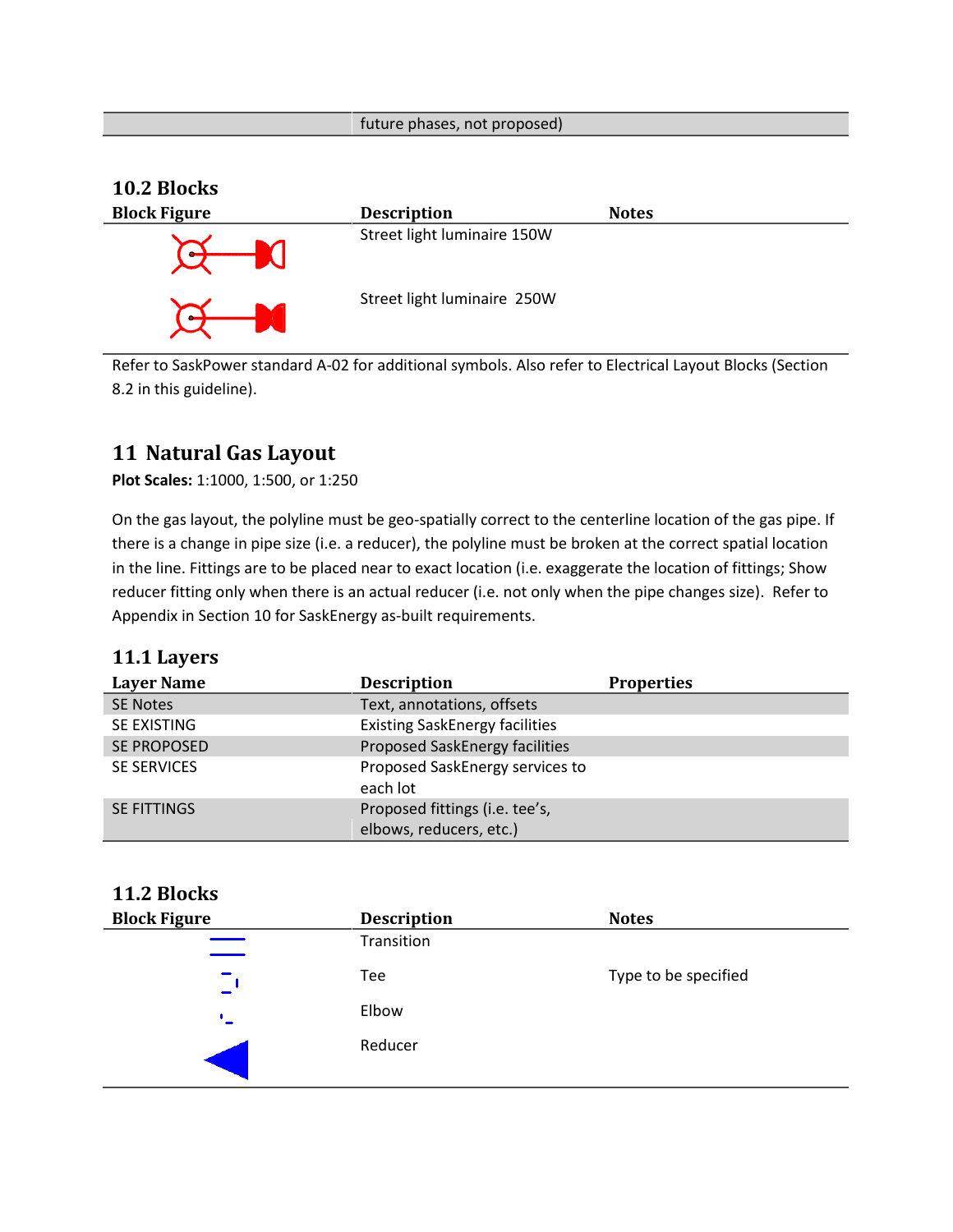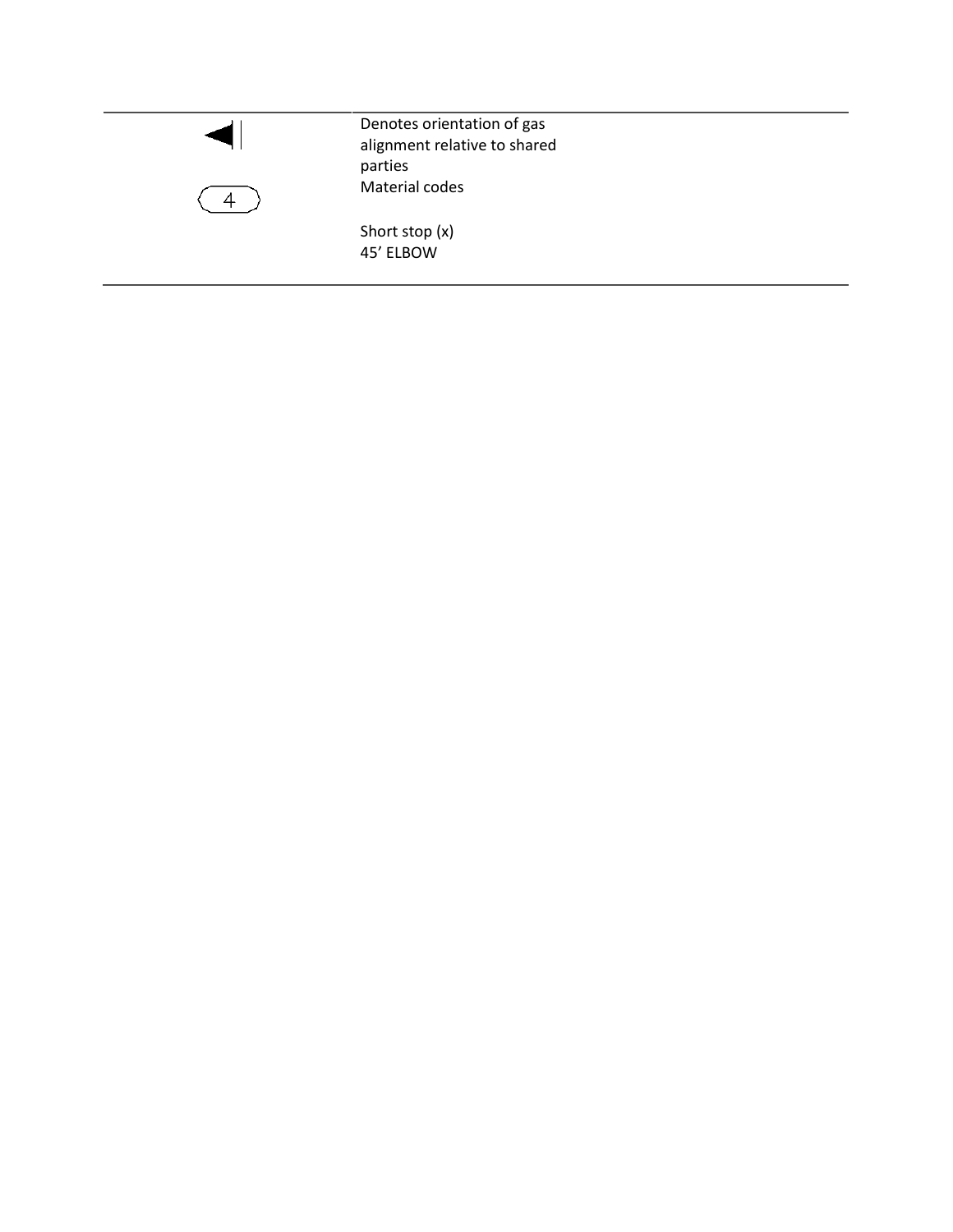# <span id="page-10-1"></span><span id="page-10-0"></span>**Appendix A: Complete List of SaskEnergy fittings and symbols**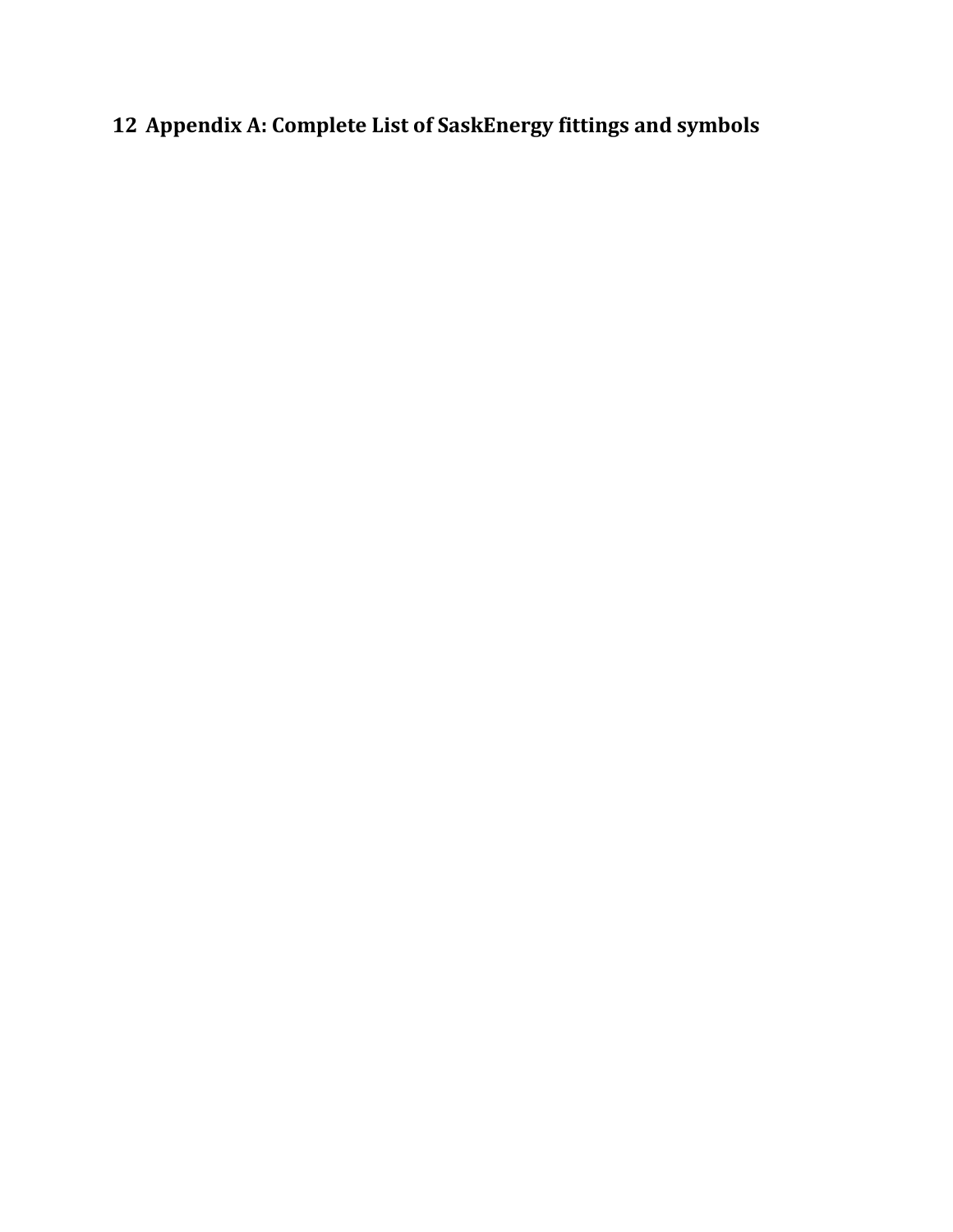| <b>DRAFTING STANDARDS</b><br><b>URBAN SYMBOLS</b>                                                                                                                                                                                                                                                           |                                                                         | May 10, 2012<br>w:\drafting\masterlists\Documents_AutoCAD\UrbanSymbolLegend.dwg                                                                                                                                                                                                                                                                                                                                                                                                                                                                                                                                                                                                       |  |
|-------------------------------------------------------------------------------------------------------------------------------------------------------------------------------------------------------------------------------------------------------------------------------------------------------------|-------------------------------------------------------------------------|---------------------------------------------------------------------------------------------------------------------------------------------------------------------------------------------------------------------------------------------------------------------------------------------------------------------------------------------------------------------------------------------------------------------------------------------------------------------------------------------------------------------------------------------------------------------------------------------------------------------------------------------------------------------------------------|--|
| <b>SYMBOLS</b>                                                                                                                                                                                                                                                                                              | * - must always label<br><b>TEXT USED</b>                               | * - must always label<br><b>SYMBOLS</b><br><b>TEXT USED</b>                                                                                                                                                                                                                                                                                                                                                                                                                                                                                                                                                                                                                           |  |
| VALVE-/Make-Nordstrom, Rockwell, Wallworth<br>Type-Plug-unless otherwise stated<br>—Other types —Gate Valve                                                                                                                                                                                                 | <b>VALVE</b>                                                            | HYDRANT-Water hydrant, used to dimension to when no<br><b>HYD</b><br>other dimension is given                                                                                                                                                                                                                                                                                                                                                                                                                                                                                                                                                                                         |  |
| -Curb Valve<br>-Dresser Valve-also known as DE Valve                                                                                                                                                                                                                                                        | * GATE VALVE<br>* CURB VALVE<br>* DRES VALVE                            | ELECTRIC PEDESTAL - used to dimension to when no other<br><b>PED</b><br>dimension exists, found in apartment complexes                                                                                                                                                                                                                                                                                                                                                                                                                                                                                                                                                                |  |
| ∞<br>STOPPER FITTING-/Make-Williamson-unless otherwise stated<br>—Also known as EXT. STR. FTG., LINE STR. FTG.<br>-Other types - Make (Mueller)<br>- Lateral Stopper Fitting (LAT. STR. FTG.)<br>$\boxtimes$ -Old Manual Symbol                                                                             | STR FTG                                                                 | MANHOLE-Secondary tie-in point used to dimension to when<br>M.H.<br>no other dimension is given                                                                                                                                                                                                                                                                                                                                                                                                                                                                                                                                                                                       |  |
| -Dead End Stopper Fitting (DE STR FTG) (Mueller Split Tee)                                                                                                                                                                                                                                                  | * MUELLER STR FTG<br>* MUELLER STR FTG                                  | <b>TITTLE</b> SIDEWALK-Secondary tie-in point used to dimension to when<br>n/a<br>no other dimension is given                                                                                                                                                                                                                                                                                                                                                                                                                                                                                                                                                                         |  |
| DRESSER COUPLING-Important to dimension location of - LEAKS !!<br>-Also refered to as Dresser Sleeve or just Sleeve<br>-was also used to clamp steel & PE together at times                                                                                                                                 | * DRES CPLG                                                             | ىب<br>SUPPORT CLAMP-An emergency repair clamp (Adam's clamp)<br><b>CLAMP</b><br>$\overline{\phantom{0}}$<br>- rarely used                                                                                                                                                                                                                                                                                                                                                                                                                                                                                                                                                             |  |
| CASING-Usually found under railway tracks                                                                                                                                                                                                                                                                   | <b>CASING</b>                                                           | <b>BLDG</b>                                                                                                                                                                                                                                                                                                                                                                                                                                                                                                                                                                                                                                                                           |  |
| REDUCER-also known as SWEDGE                                                                                                                                                                                                                                                                                | <b>RED</b>                                                              | BUILDING-to show services in open areas, ie. parks, rural<br>customers within urban limits, shopping mall areas                                                                                                                                                                                                                                                                                                                                                                                                                                                                                                                                                                       |  |
| CULVERT- rarely used                                                                                                                                                                                                                                                                                        | <b>CULV</b>                                                             | This symbol is used in conjunction with text to identify building                                                                                                                                                                                                                                                                                                                                                                                                                                                                                                                                                                                                                     |  |
| CAP-also known as BULL PLUG, assumed coupling included<br>-do not assume CAP falls on property line, dimension<br>from nearest junction or use chainage to show location                                                                                                                                    | CAP                                                                     | <b>FIP</b><br>FIP-(Found Iron Pin)<br>-dimension to these whenever given on asbuilt                                                                                                                                                                                                                                                                                                                                                                                                                                                                                                                                                                                                   |  |
| JUNCTION-two lines connected, but unsure of method                                                                                                                                                                                                                                                          | <b>JUNC</b>                                                             | Labeled by<br>REGULATOR STATION- To mark the location of where pressure<br>®<br>changes occur at the above ground station<br>Plotplan drawing $#$                                                                                                                                                                                                                                                                                                                                                                                                                                                                                                                                     |  |
| INTERSECTION-two lines cross, but unsure if they are<br>-connected or method (ie. cross tee, saddles)                                                                                                                                                                                                       | INT                                                                     | PLASTIC CONNECTION FITTINGS<br>STEEL CONNECTION FITTINGS                                                                                                                                                                                                                                                                                                                                                                                                                                                                                                                                                                                                                              |  |
| INSULATED FITTINGS-for cathodic protection purposes.<br>$-$ two types $-$ Flanged end Insulation fitting<br>-Old Manual Symbol for FLG INSUL FTG<br>$-$<br>- Non-Flanged Insulation fitting<br>-Old Digital Symbol                                                                                          | * FLG INSUL FTG<br><b>INSUL FTG</b>                                     | 42.2mm & larger                                                                                                                                                                                                                                                                                                                                                                                                                                                                                                                                                                                                                                                                       |  |
| TRANSITION FITTING- proper fitting to connect steel & plastic pipe                                                                                                                                                                                                                                          | <b>TRANS</b>                                                            | 26.7mm & smaller                                                                                                                                                                                                                                                                                                                                                                                                                                                                                                                                                                                                                                                                      |  |
| TYPES OF CONNECTIONS<br>SADDLE-welded to existing pipe to extend serv./Lateral Tap-Same<br>IN LINE TEE-used during original installation                                                                                                                                                                    | SAD /or/<br>* LAT TAP<br><b>TEE</b>                                     |                                                                                                                                                                                                                                                                                                                                                                                                                                                                                                                                                                                                                                                                                       |  |
| THREE WAY TEE-used to extend service - (Mueller Split Tee)<br>CROSS TEE-lines are connected with cross fitting<br>CROSSING-lines are not connected, curve indicates line on top<br>SERVICE TEE - includes tapping tees, clamp-on tees &<br>٥۱<br>ST to PE tee (15.9mm & 26.7mm)<br>ELBOW-90° or 45° fitting | 3 WAY TEE<br><b>CROSS TEE</b><br>X'ING<br><b>SERV TEE</b><br><b>ELL</b> | NOTES -42.2mm (1 1/4") services always shown, anything less only shown under unusual<br>circumstances. ie. line must run in main street to reach service, or service site is on<br>large parcel of land. Example-school sites, recreation sites, apt. complexes.<br>-STR. FTG.'s-important to show offsets but most are dimensioned<br>from sidewalks or curbs, therefore use sidewalk symbol & dimension<br>-If possible, show info. such as CAP & PL, on one line of text<br>-Insulator fittings to have an additional symbol for ease of locating on overall maps.<br>-place Work Request #'s or file reference #'s along pipe line in which it applies. ie. (38567) or (546-9016) |  |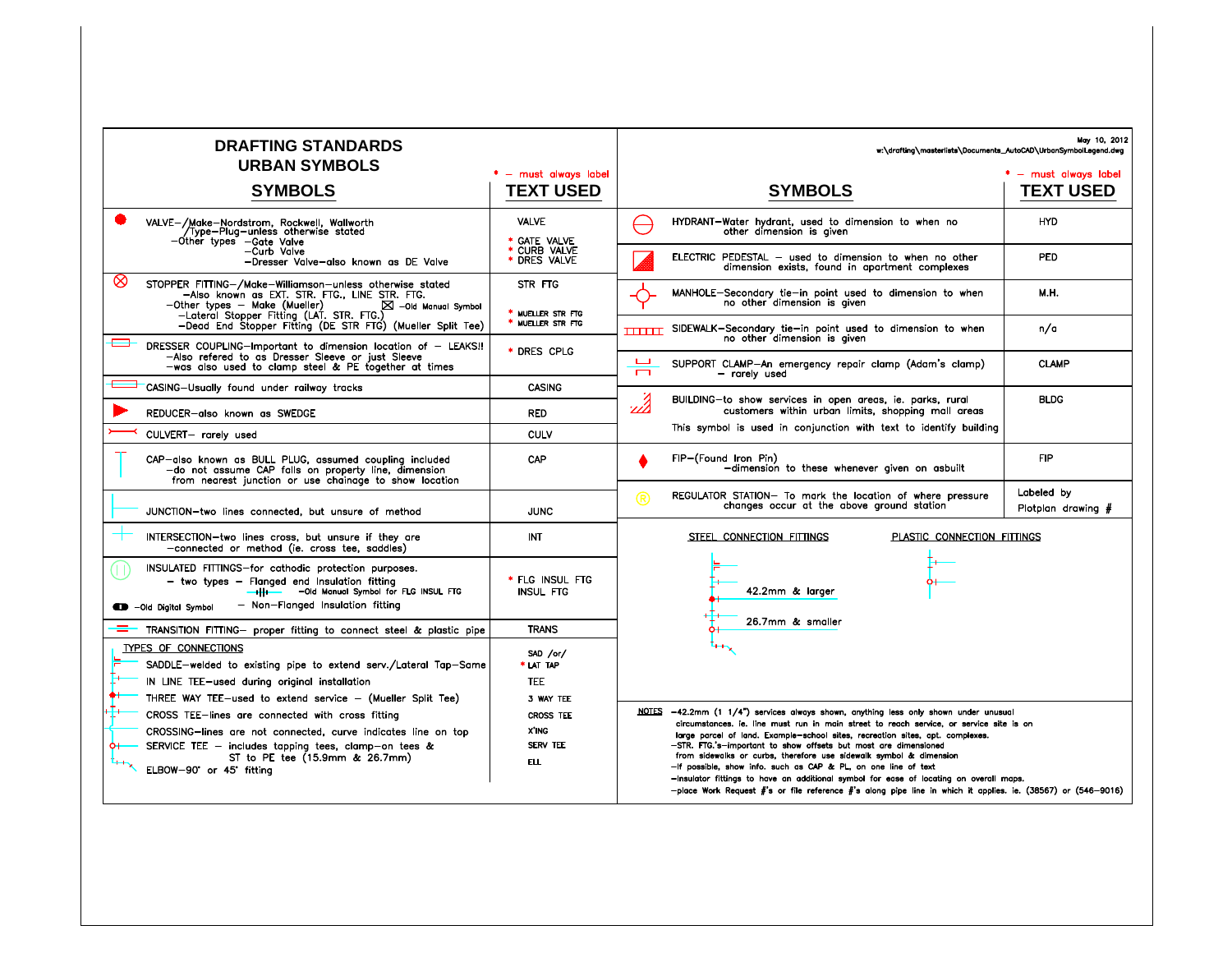## <span id="page-12-0"></span>**13 Appendix B: SaskEnergy As-Built requirements AS-BUILT OF MAIN INSTALLATIONS (URBAN)**

#### *The Sketch*

- 1. Record North direction on diagram. (Preferably to top of page)
- 2. As-built drawings must be tied into the following using offsets or chainage:
	- a) Legal Ties (Mandatory Information)
		- Found Iron Pins (FIP)
		- Property Lines
		- Special Monuments
	- b) SaskEnergy Facilities (Preferred choice over Structural Ties)
		- Existing Gas line mains
	- c) Structural Ties (Additional Information)
		- Manholes
		- Catch Basins
		- Fire Hydrants
		- Water Valves
		- Buildings
		- Curbs
		- Fences
		- Poles
		- Electrical & Telephone Pedestals
- 3. Indicate station chainages at all fittings and deflections (along with deflection angles).
- 4. Indicate chainage and depths of both lines when crossing another buried facility (ie. Cables) and also if the line is in close proximity to a structure (ie. Manhole, Electrical Pedestal, pole)
- 5. Tie-in end of main to nearest property line. Required information for future *urban* extensions.
- 6. Indicate operating pressure of gas line. (ie. MP, IP). See *PRESSURE CLASSIFICATION* Chart
- 7. If as-built of existing line is incorrect, indicate correction on new as-built and note to that effect.
- 8. Check completed as-built to see that the measurements agree with the registered plan.
- 9. Provide as-builts of any valves or insulating insulators on "Valve History" and "Insulation Fitting History" cards and attach to main line as-built sketches. Sample 'Valve History Card' illustrated later.